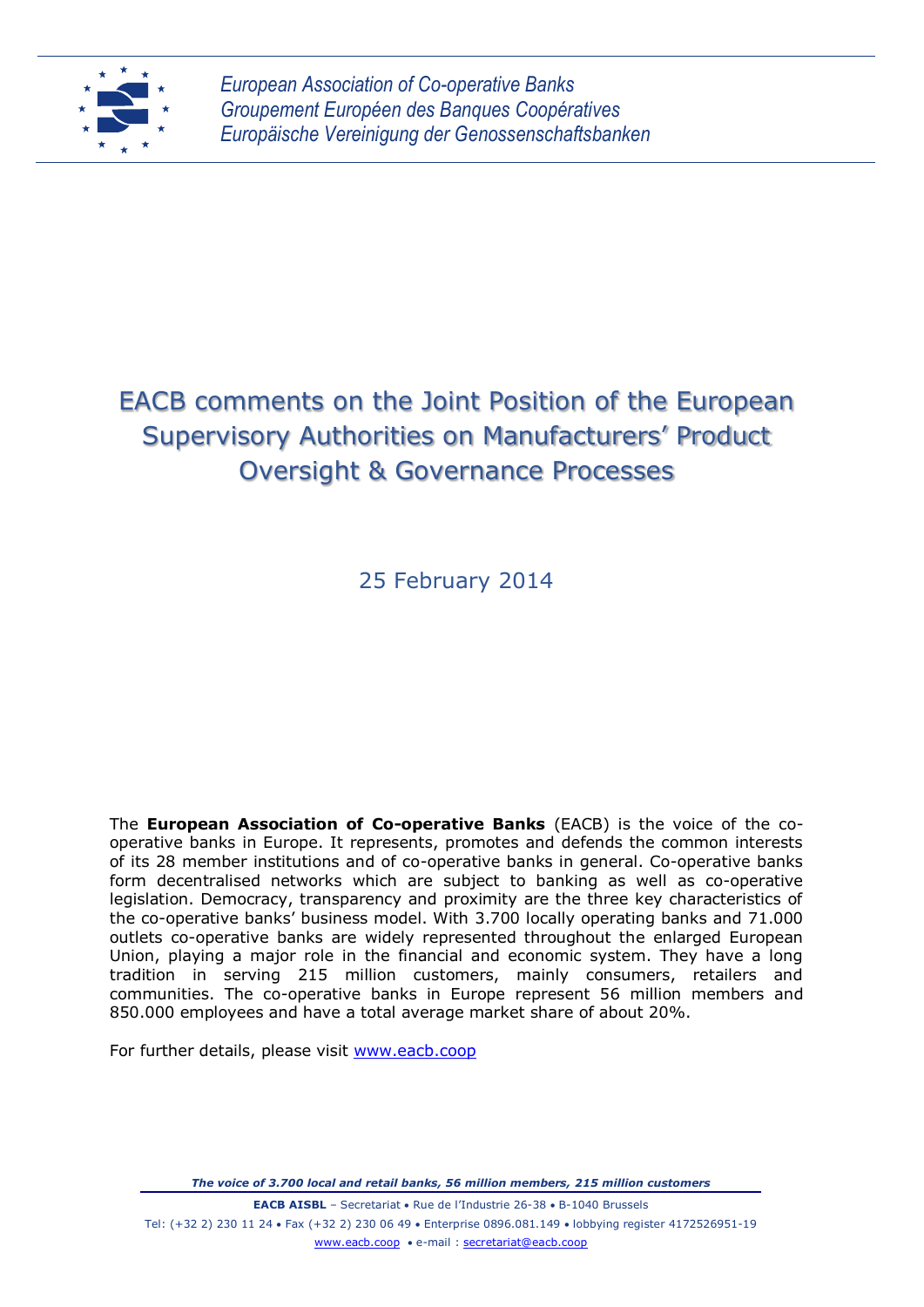

*European Association of Co-operative Banks Groupement Européen des Banques Coopératives Europäische Vereinigung der Genossenschaftsbanken*

## **Introduction**

The members of EACB have taken note of the initiative of the "Joint Committee" to set a set of high-level, cross- sector principles on financial institutions' internal product approval process and read the paper with interest. In the below paper, the EACB would like to express some observations on the content of the principles.

# **General comments**

As a general comment, the EACB would like to emphasise that co-operative banks take a keen interest in making sure that they design their operations to serve the interest of their customers. This is motivated by different things. For starters there is the way in which co-operative banks are organised. The co-operative business model is based on democratic values, where clients can become members, and have means to correct the bank through a role in the bank's governance. In addition, the client/member relationship also provides co-operative banks with direct incentives to satisfy their customers. Indeed, problems with unsatisfied customers will come right back at cooperative banks in the form of reduced membership levels (which impacts the capital base) and – the reverse – a satisfied customer may mean an extra member (and extra capital). And finally, it is important to note that co-operative banks do not have profit making as their primary goal.

With the above in mind, co-operative banks have reviewed the proposed principles in a positive light, considering that product oversight and governance are indeed important processes that need to be well managed.

Having said that, there are a few points in the proposed principles that give rise to concern. They are listed below.

# **Specific Remarks**

#### **Product pre- approval process**

The EACB is satisfied noting that the ESAs do not favour the introduction of product approval, licensing and/or prohibition by national competent authorities (NCAs), since it considers that any requirement for pre-approval would be detrimental to product development/innovation and also to clients themselves. A product pre- approval regime could significantly slow down the development and distribution of potentially beneficial financial instruments, while it would increase administrative costs for the industry and the regulatory bodies.

## **The notion of "target market"**

The members of EACB design their products with a primary aim to meet the objectives and interests of their clients. As such, they may well identify a "target market" for the products they design. The EACB considers, however, that over-reliance on the notion of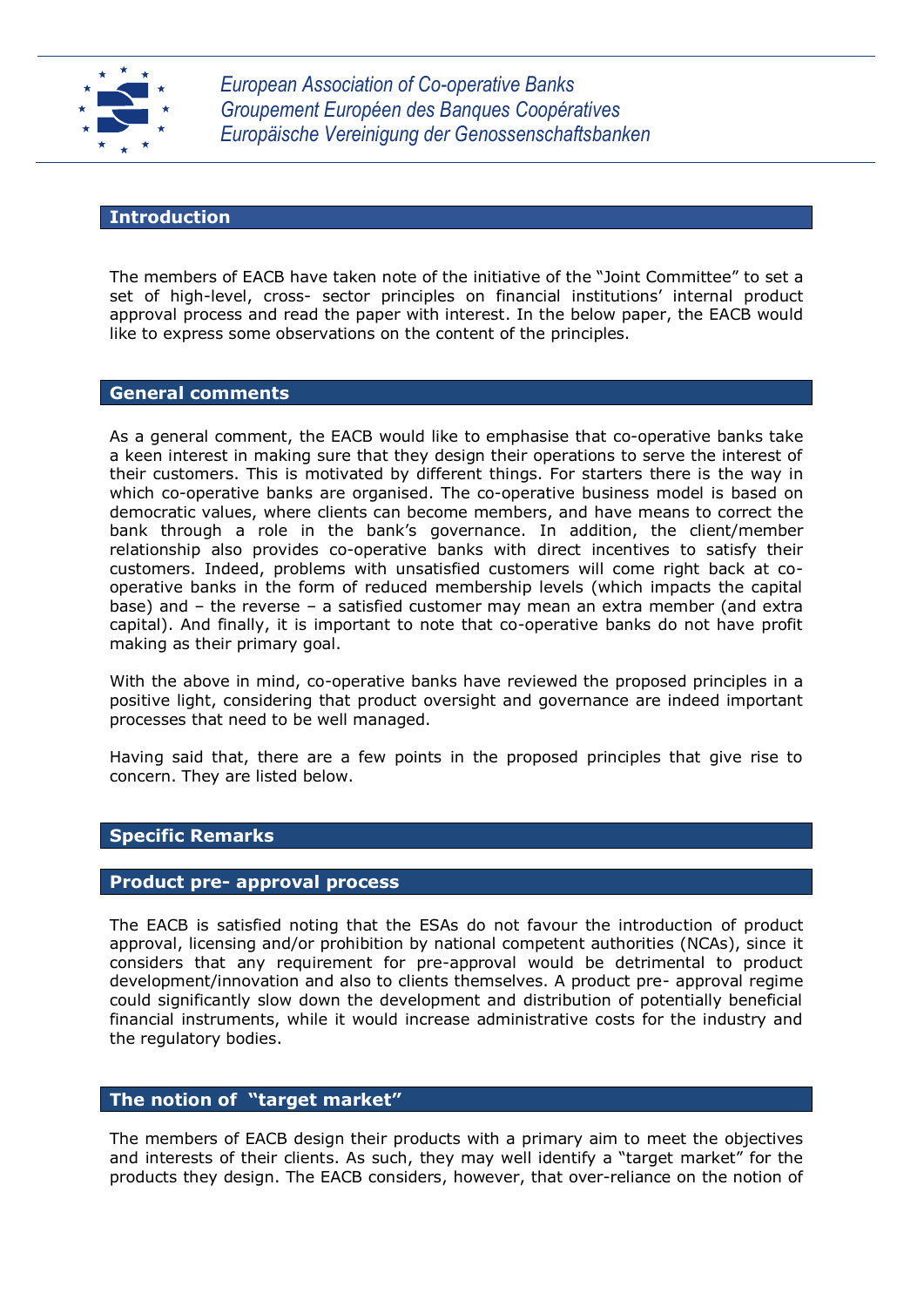

"target market" should be avoided. It considers that the target market identification by the manufacturer should be understood as a guide for those who advise the client and client him/herself, not as a rigid corset from which no deviation is possible. Indeed, a very rigid and narrow application of the target market principle which only allows that a given product is marketed and distributed to clients within the target group will become problematic if applied in conjunction with the appropriateness or suitability assessments as laid down in the MiFID regime as it currently stands. After all, where the appropriateness and suitability assessments are aimed at looking at the individual client situation (objectives, knowledge, experience and financial situation), the target market concept tends to look at clients as "groups". The question may arise whether the appropriateness and suitability assessment would still have to be applied once a client has been identified as part of a certain target market. Moreover, a binding definition of "target market" entails the risk, that a client - depending on which target group s/he was identified with - would be systematically cut off from certain products which, in a particular situation, could very well be appropriate/ suitable for him/her. On the contrary, an individual offer of product, depending on the client's personal situation is, in our view, the only way to fulfil the principle of suitable advice.

In line with the above, we consider that the notion of "target market" and the obligation to "ensure that the product is aligned with the interest and the objectives of, and leads to fair outcomes for the target market" should be interpreted having in mind that in most cases when offering a product there is an individual and personal assessment for each and every client for whom the outcome of his investments cannot be defined or predicted in advance. In addition, a the concept of a "fair outcome" is open to interpretation that can easily be abused in times of economic downturn.

## **Principles' focus on manufactures**

The EACB acknowledges that the eight principles envisaged in "Joint Position of the European Supervisory Authorities on Manufacturers' Product Oversight & Governance Processes" focus on the manufacturer. However, it should be considered that in certain cases the intermediary/ distributor offering the product is in a better position to reflect on the reaction of the market; especially where this distributor –as is the case in some Member States- is contractually engaged with a consumer on the basis of exclusivity. In many cases the manufacturers do not have contact - or marginal, if at all - with the clients making it difficult to react in a timely manner.

This is especially true for principle VIII which requires the manufacturer to take "appropriate action" when issues that may lead to consumer detriment have arisen. The formulation of VIII is so open that it is difficult to know when an action a manufacturer might have taken is or can be considered "appropriate". Indeed, the notion of "appropriate action" constitutes a highly ambiguous term which may lead to difficulties in the context of legal interpretation and jeopardise legal certainty. We consider that the way this principle has been formulated leaves ample room for the manufacturer to be held liable for not taking "appropriate action" in an improper and even abusive manner.

Considering principle VII we understand that the need to review a product during its lifecycle may arise and we support the implementation of a review policy in the context of a product oversight and governance process. However, it should be stressed that such a review cannot have any retro- active effect.